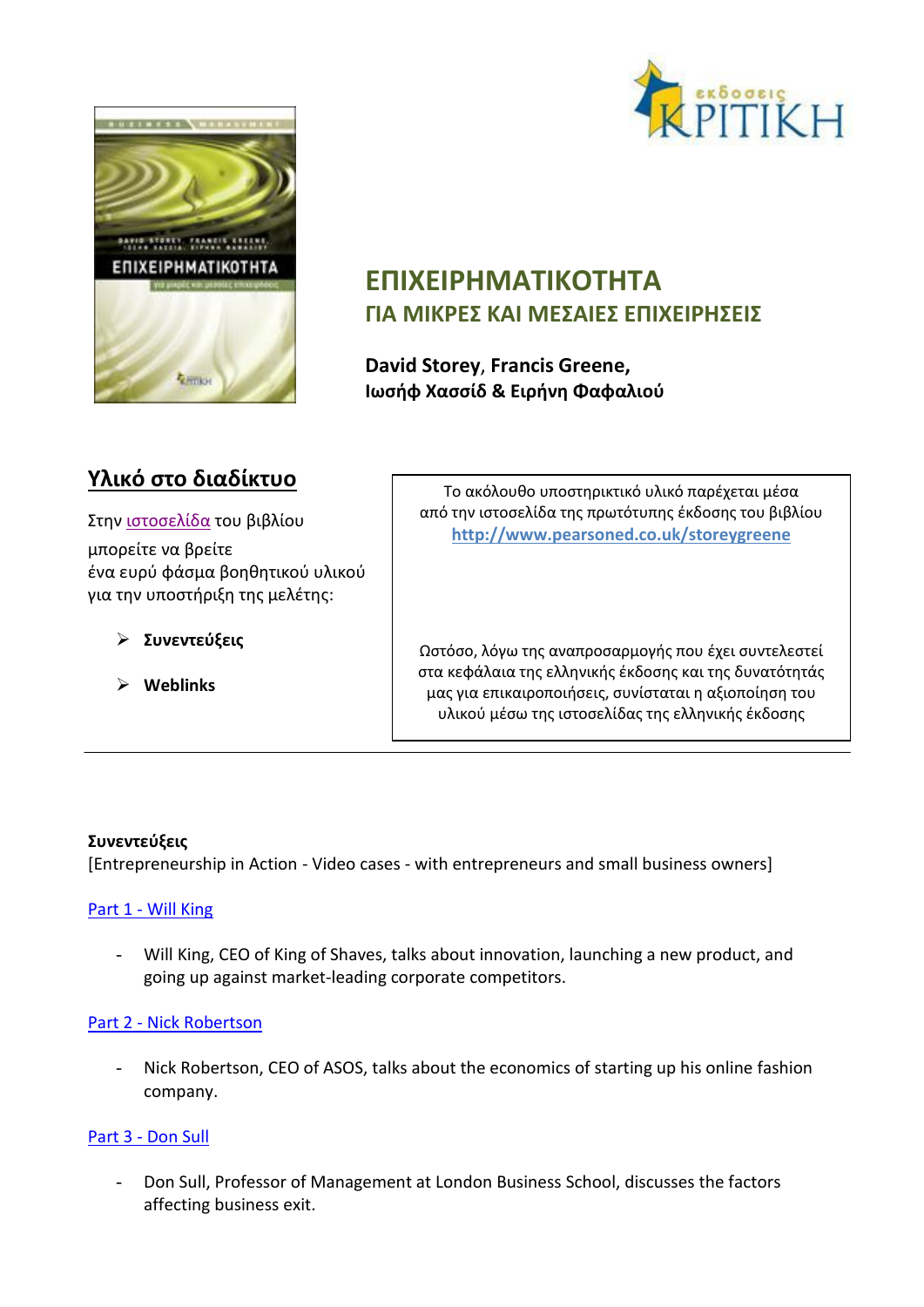#### Part 4 - [Stuart Roberts](http://wps.pearsoned.co.uk/ema_uk_he_storey_smallbusent_1/149/38270/9797297.cw/content/index.html)

- Stuart Roberts, founder of Two Seasons, the specialist skiing and board-riding retailer, talks about the challenges of growing a retail business beyond its first outlet store.

#### Part 5 - [Andrew Rickman and Paul Stanyer](http://wps.pearsoned.co.uk/ema_uk_he_storey_smallbusent_1/149/38270/9797298.cw/content/index.html)

- Andrew Rickman, investor and entrepreneur, discusses the differences between business angels, 'super angels', and venture capitalists.
- Paul Stanyer, CEO of Holidaytaxis.com, talks about his decision to use equity finance to fund his business.

#### Part 6 - [Paul Kesterman](http://wps.pearsoned.co.uk/ema_uk_he_storey_smallbusent_1/149/38270/9797299.cw/content/index.html)

- Paul Kesterman, Chief Executive of the National Endowment for Science, Technology and the Arts (NESTA), talks about the role the public sector can play in start ups.

#### **Weblinks**

[ Σημείωμα από Pearson Ed.]

*- These are links to external websites over which Pearson Education has no control. Pearson Education cannot be held responsible for any content within these websites.* 

*- All links provided below were active on website launch. However, due to the dynamic nature of the Internet, links do occasionally become inactive. If you find a link that has become inactive, please try using a search engine to locate the website in question.*

#### **Chapter 1: Small Businesses: The Big Picture (κεφ.1 ελληνικής έκδοσης)**

#### **Heathrow Terminal 5**

#### [www.terminal5.ba.com/en](http://www.terminal5.ba.com/en)

The large business is relatively more likely to face the issue of 'internal' uncertainty than the smaller business. Explore the Heathrow Terminal 5 website and try to identify some of the ways in which you think it might have been vulnerable to uncertainty when it was still brand new.

#### **Austin's**

#### [www.austins.co.uk](http://www.austins.co.uk/)

Austin's Funeral Directors is a family business in Hertfordshire, UK. Go to their website and look at the "About Us" section to find out about how a local family business can develop over centuries.

#### **Chapter 2 – Understanding Entrepreneurship (κεφ.2 ελληνικής έκδοσης)**

**IKEA**

[http://www.ikea.com/ms/en\\_GB/about\\_ikea/facts\\_and\\_figures/index.html](http://www.ikea.com/ms/en_GB/about_ikea/facts_and_figures/index.html) The founder of IKEA, Ingvar Kamprad, is an example of a productive entrepreneur. Find out more about Kamprad and how his entrepreneurial spirit has shaped his now global company.

 **Yahoo!** <http://yahoo.client.shareholder.com/press/overview.cfm> A company started by PhD students, Yahoo! began as a hobby and showed that there were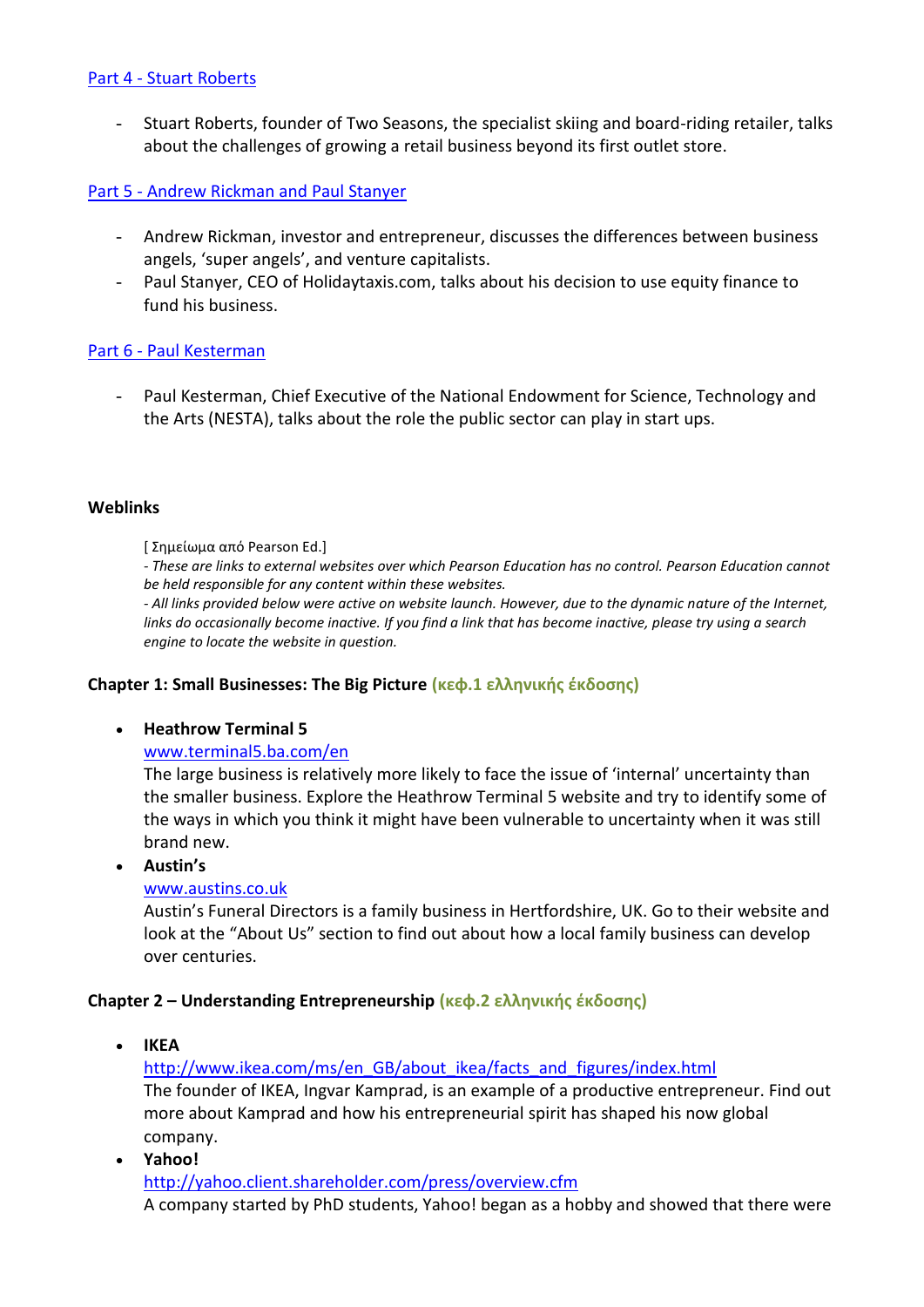new ways of exploiting the potential of the internet. You can find out more about what the company does and how they have innovated on their company website.

**Facebook**

<http://www.facebook.com/facebook?ref=pf>

Like Yahoo!, Facebook began life as an innovative idea for an internet company. Go to Facebook's own Facebook page to learn more about the company and founder Mark Zuckerberg.

#### **Chapter 3 - Defining the Small Business (κεφ.3 ελληνικής έκδοσης)**

### **COMPENDIA**

[http://data.ondernemerschap.nl/webintegraal/userif.aspx?SelectDataset=8&SelectSubset=](http://data.ondernemerschap.nl/webintegraal/userif.aspx?SelectDataset=8&SelectSubset=8&Country=UK) [8&Country=UK](http://data.ondernemerschap.nl/webintegraal/userif.aspx?SelectDataset=8&SelectSubset=8&Country=UK)

COMPENDIA stands for Comparative Entrepreneurship Data for International Analysis. Go here to see an example of how a dataset can be used to compare small businesses from countries across the world.

### **Chapter 4 – Working in Small Businesses (κεφ.4 ελληνικής έκδοσης)**

#### **Stewart & Shacklock**

<http://www.stewartandshacklock.co.uk/about.htm>

A family business based in Nottingham, UK, Stewart & Shacklock have been in the furniture business since 1959. Go to their website and think about what it would be like to be employed in a small, traditional business like this.

 **Womenspeakers** <http://www.womenspeakers.co.uk/about.asp> Go to this website and click on the "Team" link – what do you think is the organisational/employee hierarchy in this company?

# **The Old Station Nursery** <http://www.theoldstationnursery.co.uk/> The Old Station Nursery is a company operating across several counties in England. Find

out more about its organizational and employment structure through the "Our Nurseries" and "Careers" links.

#### **Chapter 5 – Innovation and the Small Business (κεφ.5 ελληνικής έκδοσης)**

**Dyson**

# <http://www.dyson.co.uk/insidedyson/default.asp>

An archetypal example of an innovative company, Dyson is world famous for its groundbreaking product ideas. Go to their website to find out about their products, prototypes, R&D and the founder, James Dyson.

 **The European Patent Office** <http://www.epo.org/> Patents are vital in protecting a business's incentive to innovate – find out more about how patents work through the European Patent Office.

# **Chapter 6 – Defining and Measuring Start-Ups (κεφ.6 ελληνικής έκδοσης)**

 **Global Entrepreneurship Monitor (GEM)** <http://www.gemconsortium.org/> The GEM is an annual international survey which examines the rate of people in the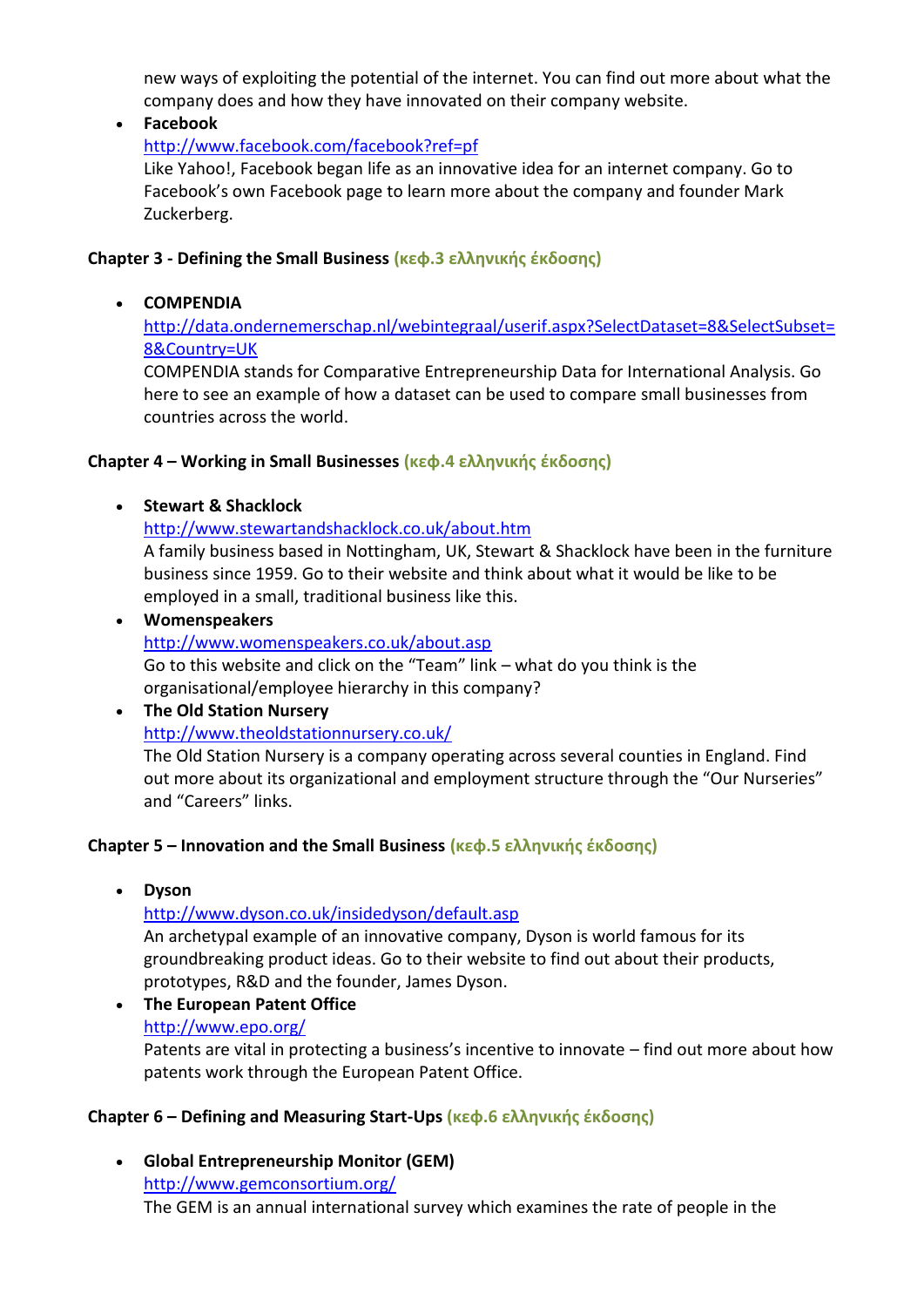process of setting up a business and actual new business owners in an economy. You can find their latest research, reports, datasets and other publications at their website.

### **Chapter 7 – New Entrepreneurs and Social Networks (κεφ.7 ελληνικής έκδοσης)**

**Virgin**

### [www.virgin.com/history](http://www.virgin.com/history)

Starting with an interactive timeline, explore Richard Branson's company Virgin from his first venture, *Student* magazine, up to his latest. Then read more about Branson, the many Virgin companies, and click on the "Entrepreneur" link at the top of the page.

 **Innocent** [http://www.innocentdrinks.co.uk/us/?Page=our\\_story](http://www.innocentdrinks.co.uk/us/?Page=our_story) Discover how the founders of Innocent drinks made the decision to go into business.

### **Chapter 8 – The Economics of Start-Ups (κεφ.8 ελληνικής έκδοσης)**

**EUbusiness**

### <http://www.eubusiness.com/aboutus>

The EUbusiness web site is an independent online business information service about the European Union. Go here to find out more about EU policy, legislation, and economic data relating to start-up businesses.

### **Chapter 9 – Defining and Measuring Business Closure (κεφ.9 ελληνικής έκδοσης)**

### **Companies House (UK)**

### <http://www.companieshouse.gov.uk/>

In the UK, Companies House is responsible for incorporating and dissolving limited companies, and making this information available to the public. Try finding out some of the latest financial information on a company you're familiar with.

# **The Insolvency Service (UK)** <http://www.insolvency.gov.uk/>

The Insolvency Service deals with the practical and legal implications of business closure in the UK. Find out more about how they define business closure by visiting their website.

# **Chapter 10 - Analysing Business Closure (κεφ.10 ελληνικής έκδοσης)**

**Chefs on the Run**

# <http://www.chefsontherun.com.au/>

A business that was once facing closure, Chefs on the Run managed to keep going by changing its strategy. Click on the "About Us" and "Service" links and decide for yourself what makes this business successful.

#### **Chapter 11 - Defining Business Growth (κεφ.11 ελληνικής έκδοσης)**

**Microsoft**

<http://www.microsoft.com/about/default.mspx> Microsoft's company history as well as its mission and values are all bound up in its impressive growth. Find out about all of these, and more, at their corporate website.

 **Cisco Systems** <http://www.cisco.com/> **MCI**  <http://www.mci.com/>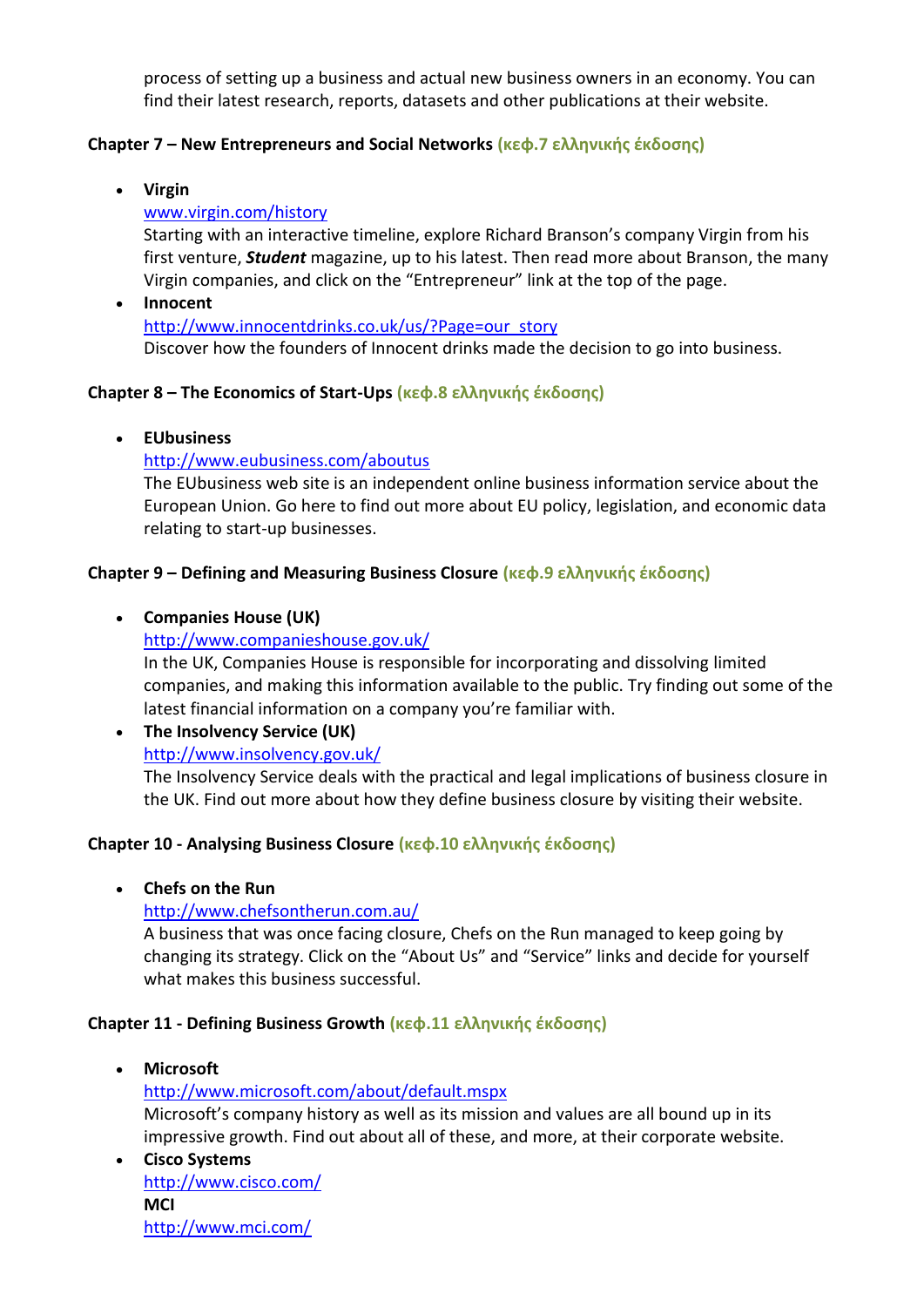**Dell**

### <http://content.dell.com/uk/en/corp/about-dell.aspx>

These three companies have been some of the USA's most significant growth companies. Find out more about their current fortunes at their respective websites.

**Nokia**

### <http://www.nokia.com/>

Nokia, the Finnish telecommunications company, was a small enterprise in the early 1980s. It subsequently grew so rapidly that it (virtually single-handedly) pulled the Finnish economy out of recession during the mid-1990s. Discover more about the company at their website.

**Fast Track**

### <http://www.fasttrack.co.uk/>

The UK's *Sunday Times* 'Fast Track' has categorised lists of 100 businesses in terms of their sales growth over the previous three years. Compare some of the companies named on their lists – do any of them surprise you?

# **Chapter 12 – Analysing and Measuring Business Growth (κεφ.12 ελληνικής έκδοσης)**

# **YouTube**

### <http://www.youtube.com/t/about>

The three founders of YouTube – Chad Hurley, Steven Chen and Jawed Karim - all met when they worked at PayPal. How far do you think their past experience helped to make YouTube a fast-growth business? Were there other factors at work?

**Facebook**

# <http://www.facebook.com/facebook?ref=pf>

Mark Zuckerman set up Facebook at Harvard to support the social networking of his fellow students. He subsequently moved, like the YouTube founders, to set up Facebook in California. Was it because there was a mature venture capital industry in California that had been willing to support new internet businesses over several decades?

**MySpace**

# [http://www.myspace.com](http://www.myspace.com/)

MySpace grew out of a company called eUniverse whose executives had strong internet experience. MySpace initially promoted growth from within by encouraging competition amongst its eUniverse employees to see who could sign up the most users. Search online and see if you can find out how many MySpace users there are now.

# **Chapter 13 – Growing the Business: Pre Start-Up Factors (κεφ.13 ελληνικής έκδοσης)**

**Directi**

# <http://www.directi.com/about/corporate-profile>

the Indian web company Directi. This was set up by two brothers – then aged just 19 and 16 – in 1998. By 2008, Directi's web products had been used by more than 1 million customers and the business employed over 500 people. Go to their website to learn more about their products and organisation.

**Maid My Day**

# <http://www.maidmyday.com.au/>

Emily Trail and Jacquie Craus set up their cleaning business, Maid My Day, after working in corporate managerial roles. Their approach was to take their experience of using a 'systems approach' and apply it to their cleaning business. See if you can spot any of this systems approach in their web materials.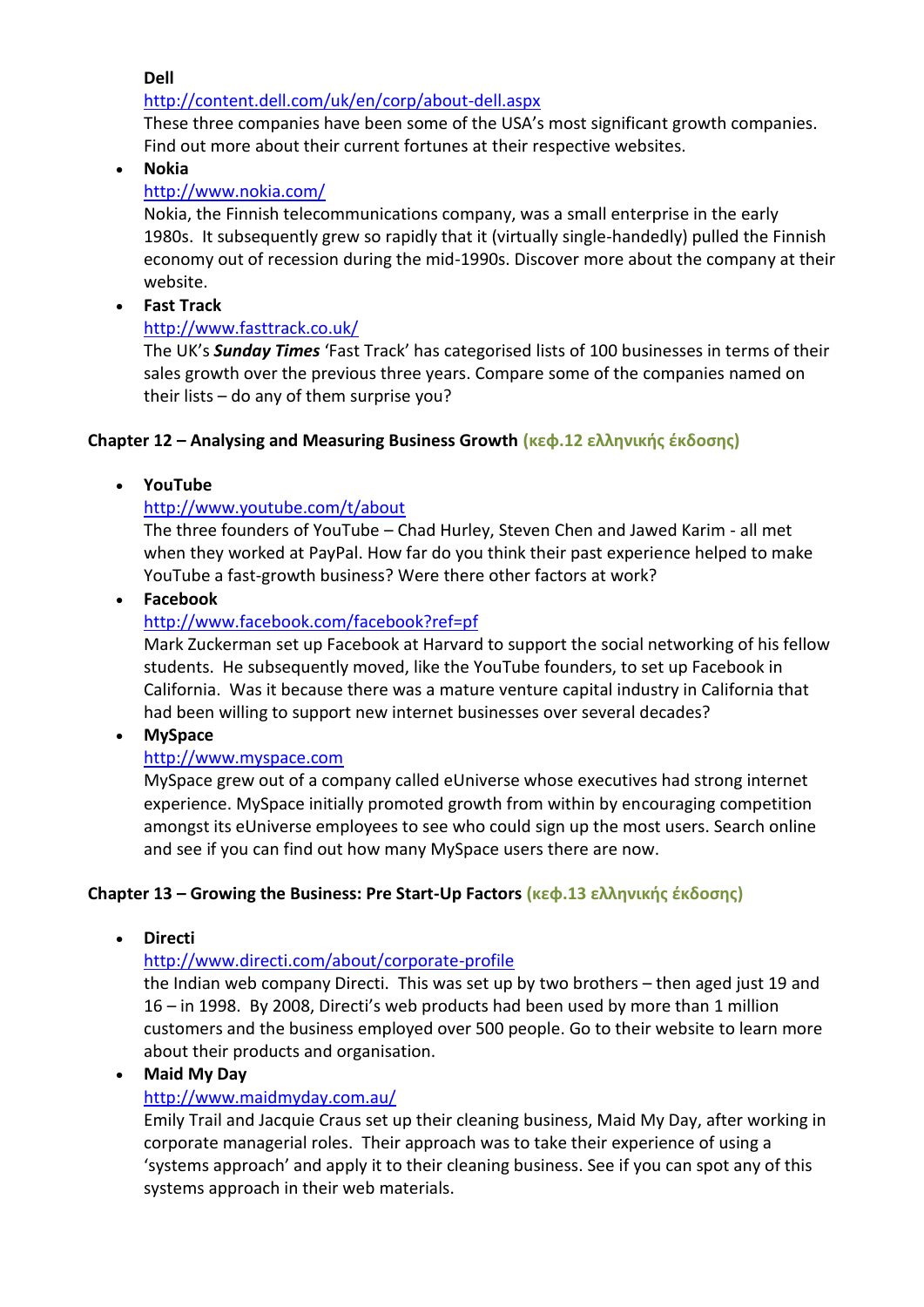### **Chapter 14– Growing the Business: At Start-Up Factors (κεφ.14 ελληνικής έκδοσης)**

**FedEx**

### <http://about.fedex.designcdt.com/>

Founder Fred Smith required huge amounts of venture capital funding to set up FedEx. This is because FedEx was set up to deliver cargo overnight throughout the US. To do that, Smith needed lots of planes and workers – discover how the company grew at the FedEx website.

**Zara**

### <http://www.zara.com/> and [www.inditex.com](http://www.inditex.com/)

Since opening its first store in 1975, Zara has expanded so that, by 2007, it operated in 68 countries and had 3,691 stores. Find out about Zara's current fortunes at their website, and that of their parent company, Inditex.

**Google**

# <http://www.google.co.uk/intl/en/corporate/>

Launched in 1998, Google holds the monopoly on internet search engines – so much so that 'to Google' someone or something has become synonymous with 'searching the web'. Read their company overview to discover how they continue to diversify.

**Logitech**

### <http://www.logitech.com/>

Logitech was a 'born global' company. Set up in Switzerland in 1981, one of its first actions was to open an office in California close to the developing personal computer market.

**Hewlett Packard**

#### <http://www.hp.com/hpinfo/abouthp/histnfacts/>

William Hewlett and David Packard began their business in 1938, from a garage in Palo Alto, California. Today, because of the internet, arguably it has become easier and more accepted that businesses can be successful run from someone's home.

#### **Chapter 15– Growing the Business: Post Start-Up Factors (κεφ.15 ελληνικής έκδοσης)**

**Getfeedback**

# <http://www.getfeedback.net/>

When attempting to grow their business, the founders of HR website Getfeedback turned down £2 million of investment from private investors and VCs, and opted instead to raise the money themselves. Follow their current fortunes on their website.

**Glasses Direct**

# <http://www.glassesdirect.co.uk/>

Glasses Direct is one of many online businesses which makes niche for itself by undercutting high street prices. Read some of the FAQs on the site and find out how they manage to make a profit despite lowering prices.

**Segway**

#### <http://www.segway.com/about-segway/who-we-are.php>

The 'Segway' was designed as an individual 'human transportation' device. Find out how that innovative vision has evolved over time at the company's website.

#### **Για το κεφ.16 της ελληνικής έκδοσης:**

#### **Theories of Small Business Finance**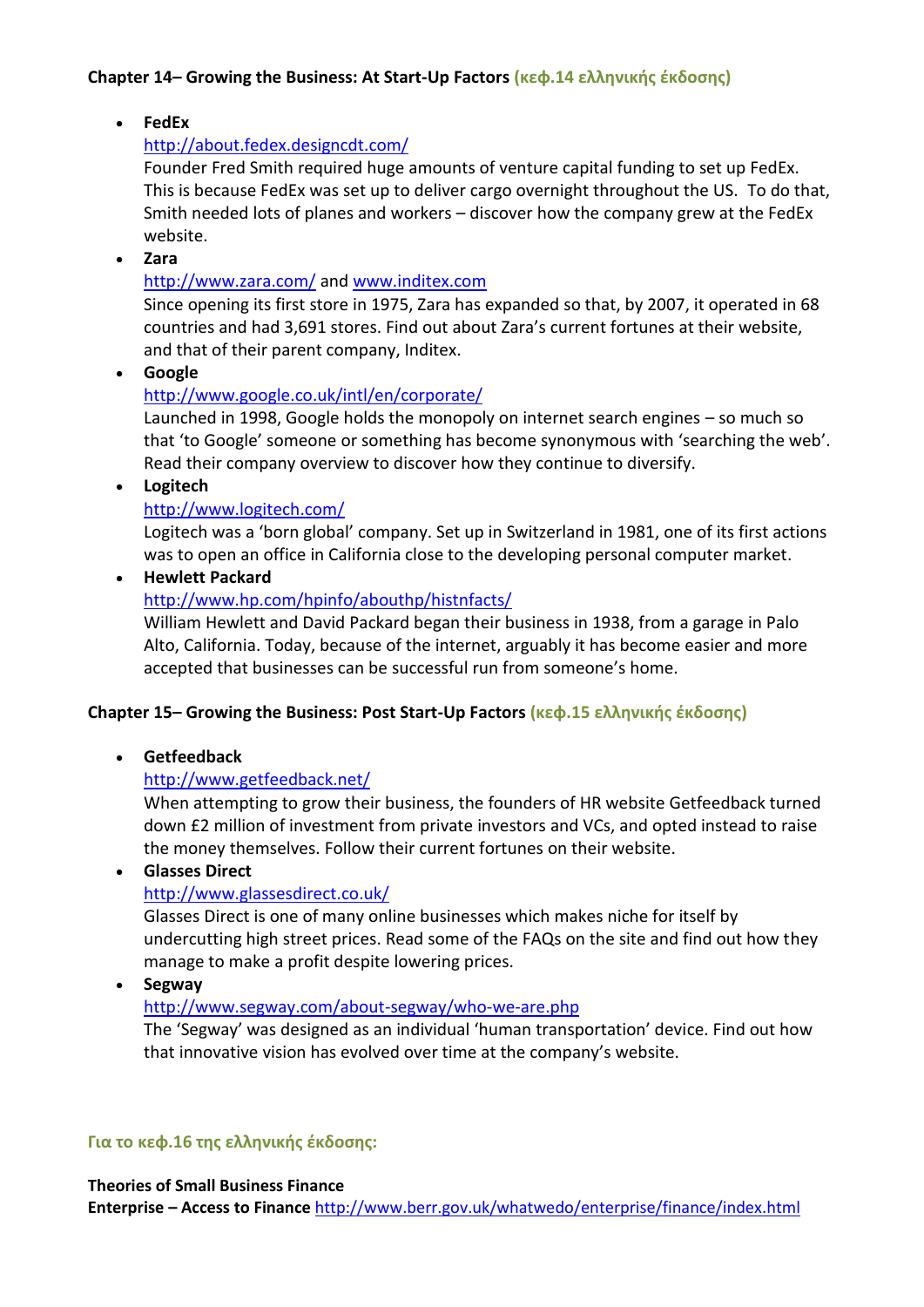The British Government's Department for Business, Innovation and Skills has a number of funds to support entrepreneurial activity. Find out about the most significant ones at their "Access to Finance" web page.

#### **Debt Finance for Small Businesses**

#### **easyJet** <http://corporate.easyjet.com/>

Boardroom disputes in listed companies, like the dispute between easyJet founder Stelios Haji-Ioannou and the management board in 2008, can affect market confidence. Look at the financial results for 2008 on easyJet's website and see if you can detect any downward change. **British Bankers' Association** <http://www.bba.org.uk/bba/jsp/polopoly.jsp?d=103>

The British Bankers' Association gives you the banks' perspective on finance issues. Go here and search for "credit scoring" to find a short and interesting article on Credit Scoring for SMEs.

#### **Equity Finance for Small Businesses**

**Viking Venture** <http://www.vikingventure.com/index.asp?menuid=3353>

Viking Venture is a VC focusing on technology companies within electronics, software, oil & gas, materials and clean technology.

#### **SPARK**

[http://www.sparkventures.com/Home/SPARK\\_Venture\\_Management/About\\_SPARK/default.aspx](http://www.sparkventures.com/Home/SPARK_Venture_Management/About_SPARK/default.aspx) SPARK Ventures are a major investor in information and communication technology, healthcare & life sciences. Find out more about the types of opportunities SPARK favours through this website.

**CVC Group** <http://www.cvc.com.au/cvcr/index.php>

The CVC Renewable Energy Equity Fund is a venture capital fund established to increase Australian private investment in renewable energy and enabling technologies through the provision of equity finance.

**Dragons' Den** <http://www.bbc.co.uk/dragonsden/>

The BBC television series *Dragons' Den* beams the principles of equity finance into living rooms across the UK and the world.

#### **Chapter 19 – Public Policy, Small Businesses and Entrepreneurs (κεφ.18 ελληνικής έκδοσης)**

 **Department for Business, Innovation and Skills (UK)** <http://www.berr.gov.uk/> Find out about UK government policy for small businesses and entrepreneurs at the

website of the Department for Business, Innovation and Skills.

# **Small Business Administration (US)**

#### <http://www.sba.gov/>

The US Small Business Administration (SBA) was created in 1953 as an independent agency of the federal government to aid, counsel, assist and protect the interests of small business concerns, to preserve free competitive enterprise and to maintain and strengthen the overall economy of the USA. Go to their website to compare the SBA's current policies to those in the UK.

#### **Chapter 20 – Macro Policies towards Small Businesses (κεφ.19 ελληνικής έκδοσης)**

**Japanese Small Business Research Institute**

<http://www.jsbri.or.jp/new-hp-e/>

For an interesting contrast to Western small business policies, try the Japanese Small Business Research Institute website. Click on the "Publications" link to find a 2009 White Paper on Small and Medium Enterprises in Japan.